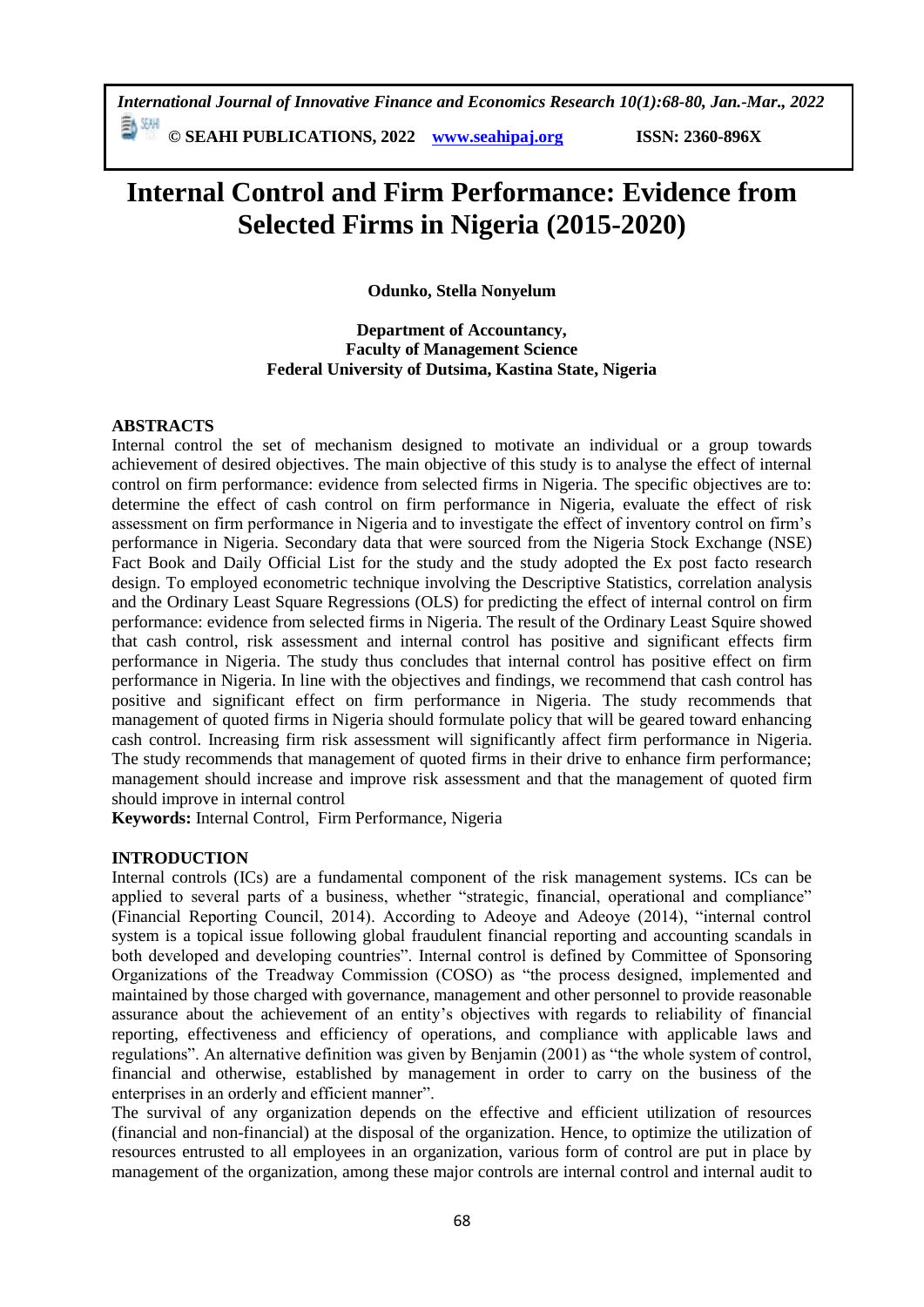mention a few. According to Kirsch,(2002) internal control can be defined as a set of mechanism designed to motivate an individual or a group towards achievement of a desired objectives while, Ouchi (1979) stated that internal control must be able to achieve the objective of bringing about cooperation among people with divergent objectives in an organization. Similarly, International Standard on Auditing (ISA 400) defines internal control as all policies and procedure adopted by the management of an entity to assist in achieving the primary objectives of the management by make sure the business is conducted in the most possible efficient way and also ensuring strict adherence to management policies, safeguarding of asset, prevention and detection of fraud and timely preparation of reliable account. On the other hand, Financial Performance of an organization can be described in various form, such as; return on assets, return on sales, return on equity, return on investment, return on capital employed and sales growth (Gerrit & Abdolmohammadi, 2010). It is also a measure of the excess value a company has provided to its shareholders over the total amount of their investments. According to Donald & Delno (2009), appropriate performance measures are those which enable organizations to direct their actions towards achieving their strategic objectives

The key is acknowledgement that "business as usual" is a mindset of the past and that the future will require a new approach to the management of companies. Products must take a holistic approach that accounts for the ecosystem services affecting firms. Those companies that consider all of the technological, financial, physical and regulatory practices that affects firm performance will be more successful at providing sustainable ans economical work environment thus enhance their performance. Implementation of strong internal controls help position water for future success. The companies will develop; design and institute structures, processes and systems not primarily based on rational economic cost benefit analysis, but because they are more or loss required incorporating new practices and procedures. By doing so, they mitigate agency problems and increase assurance to all stakeholders. Improved firm performance and appropriate sanitation is fundamental to the elimination of poverty yet access to most firms remains very poor in Nigeria. Although financial mechanism have improve and the sector has attracted funding, from both the local private sector and the external support agencies, there is a lot to be done to improve firm performance in Nigeria, so that the unserved and marginalized groups can realize the human right. Strategies required include mechanisms for improving participation, efficiency, transparency, accountability mechanisms at individual, household, community, institutional, organisational levels. This calls for well defined system of internal control.

### **Statement of the Problem**

It is essential that any organization should have a strong system of internal accounting control designed to facilitate the achievement of the goals and objectives of the organization. Most of the significant losses incurred by the several organizations could properly be avoided if the organization maintains a strong internal accounting control system such which will facilitate early detection and prevention of acts that lead to losses, thus limiting the business to damages. Sufficient understanding of the internal accounting control system is to be obtained to plan the nature, timing and the extent of test to be performed to the records. In the United State of America, many organizations have adopted the internal accounting control concepts presented in the report of the Committee of Sponsoring Organizations of the Trade way Commission explained that internal accounting control system is mechanism for reducing instances of frauds, misappropriation and errors.

Despite that fact that internal control system have been in existence for many years in most organisation, the problem of financial crimes, have continued to be on the increase. The manufacturing firms worldwide have experienced significant failures and crisis over the years. Manufacturing firms are of great concerns to government and individual because of its systematically nature and often exacerbate recession and catalyst for financial crisis.

Internal control problems are a common place in the manufacturing sector and that allowed traders to cause huge financial losses to the firms. Lack of management structures and corporate governance has resulted in poor performance of these entities. Firms are plagued with severe deficiencies in the delivery of services remaining poor in general. The sector's worrying performance is caused, among other reasons, by financial and capacity constraints, including the absence of a commercial orientation to services, institutional deficiencies and the lack of systemic incentives to deliver ongoing quality services (Ray & Kurt, 2011).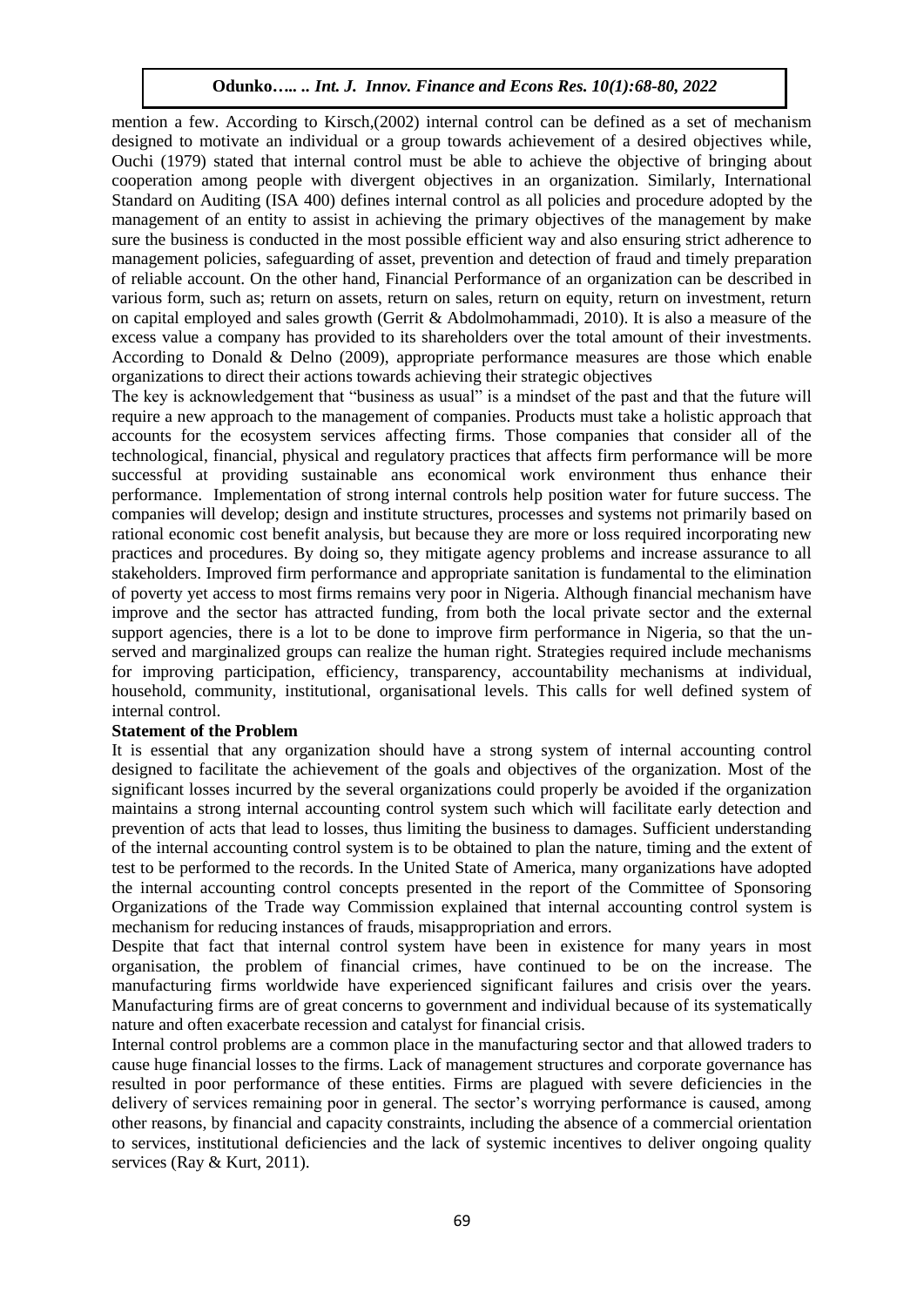In addition the incidence of internal control weaknesses, unsatisfactory and deteriorating service delivery have the undesired effect of not only weaken the company the company's ability to effectively deliver services but also encourages collusion, fraud, embezzlements, loss of cash(revenue), assets conversion genuine and deliberate mistakes, corruption, lack of transparency and accountability for revenue collection and other assets. Internal control is crucial aspect of an organisation governance system and ability to manage risk. It ensures the achievement of an organisation's objectives and creating enhancing and protecting stakeholder's value. Precipitins the current global financial crisis in high profile corporate failures such as ENRON AN world.com in the USA, Europe and similar cases of corporate collapse in Nigeria. This study assesses the internal control on the selected firms in Nigeria.

## **REVIEW OF RELATED LITERATURE**

# **Conceptual Framework**

# **Internal Control**

Internal control can be defined as a set of mechanism designed to motivate an individual or a group towards achievement of a desired objectives (Kirsch, 2002). Ouchi (1979) was of the view that internal control must be able to achieve the objective of bringing about cooperation among people with divergent objectives in the organization. Furthermore, Cahill (2006) defines internal control as a system of internal administrative efficiency which often leads to design of a system that will enhance financial check and balance which will support corrective actions intended by the management of the organization and will ensure the primary goal of the organization is achieved. Similarly Transparency International (2006) reported that internal control is control developed by organization to generate transparency and avoid corruption. Transparency International (2006) further stated that corruption usually arise as a result of abuse of public office for private gains e.g.: bribery: kickbacks and embezzlement of public funds. International Standard on Auditing (ISA 400) defines internal control as all policies and procedure adopted by the management of an entity to assist in achieving the primary objectives of the management by ensuring that the business is conducted in the most efficient way possible and also ensuring strict adherence to management policies, safeguarding of asset, prevention and detection of fraud and timely preparation of reliable account records.

Amudo and Inanga (2009) studies reveal that internal control can be defined as the process involving the use of integrated activities often suggested by management of the organization and which are embedded in all organization direct and indirect activities so as to achieve the primary goal of the organization.

This is a control designed and installed by the management of an organization for the growth and survival of the organization. It is the responsibility of the management to ensure and maintain this system of control to enhance efficiency and performance quality of an organisation. Internal control has been variously defined by both academicians and practitioner.

Internal control as defined by (Kudinz, 2017), is an integral process that is affected by an entity's management and personnel and is designed to address risks and to provide reasonable assurance that, in pursuit of the entity's mission, the general objectives are achieved and executed in an orderly manner ethically, economically, efficiently and effectively, there by fulfilling accountability obligations; complying with applicable laws and regulations; and also help in safeguarding resources against any loss, misuse and damage. (Labaran, 2016) sees internal control system as the integration of activities, plans, attitudes, policies, and efforts of people of an organisation working together to provide reasonable assurance that the organization working together to provide reasonable assurance that the organization would achieve it's objectives and mission. Specifically, the role of internal auditor is assessing internal control system, which consists of rules and standards set up by the management. From the foregoing, internal auditor could be seen as a measure responsible to provide advices on how to improve the control systems and corrective action if needed.

The advices and suggestions given are normally based on the ability of the auditor to foresee the future uncertainty events that may happen due to current weaknesses or loopholes of control systems. The main objectives of internal control system are to ensure reliability of financial reporting, efficiency and effectiveness of operations and compliance with law and regulations (Nwaiwu,&Peters,2014) Internal Control Effectiveness A program is seen to be effective if its outcome goes along with its objective (Ogundikpe,2016). Effectiveness, according to (Okoh, &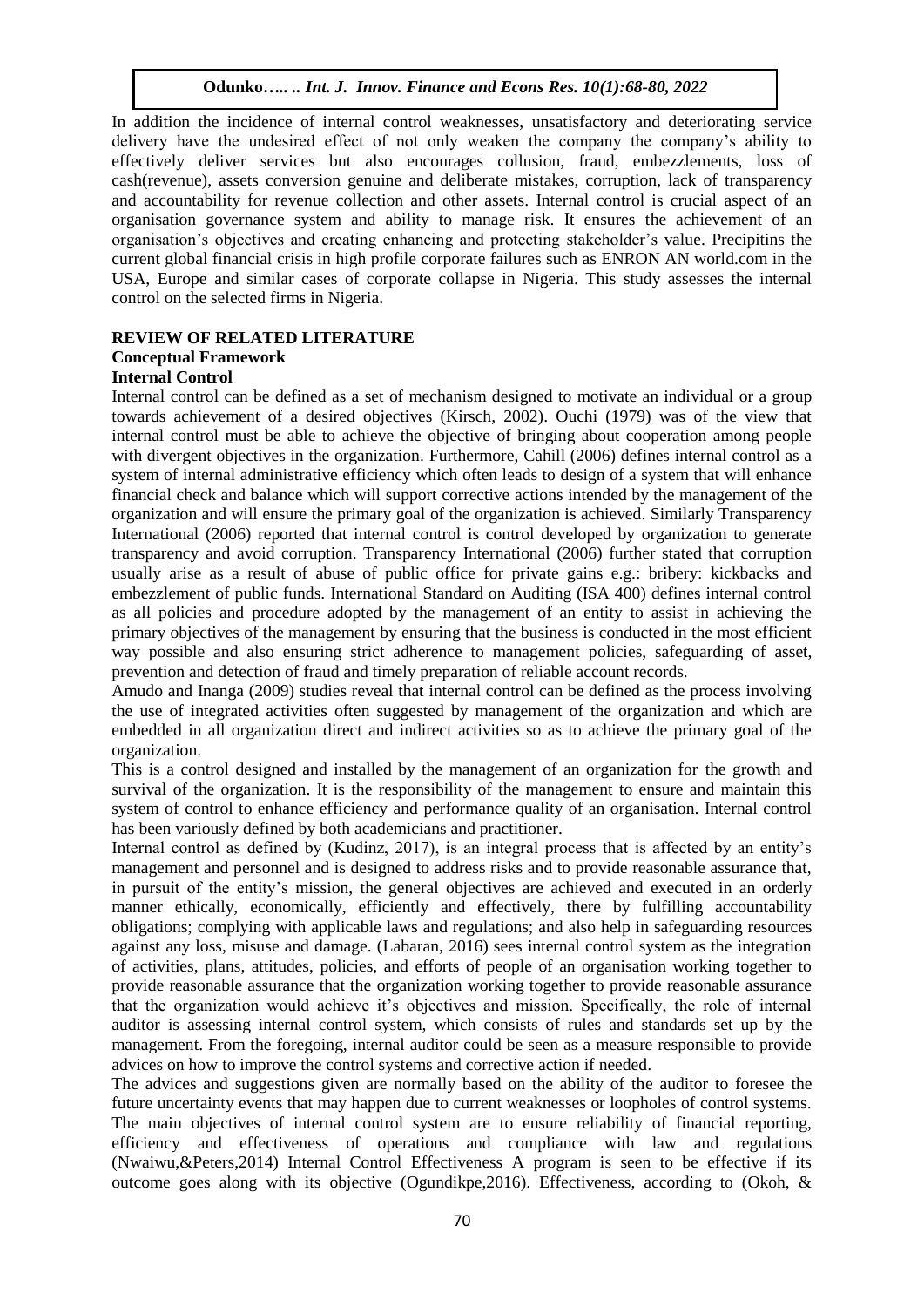Unugbro, 2013) is the capacity to obtain results that are consistent with the target objectives. Internal control can be considered as effective if it achieves its main objectives of reliability of financial reporting, efficiency and effectiveness of operations and compliance with law and regulations.

Effective internal control is present when it can safeguard the organisation's asset and reliable financial reporting can be produced. According to (Kiabel, 2012) authority is every single process and operations are developed with reasonable control to ensure all resources are used to optimum level, manage to produce high quality product or services and at lower cost. When the authority set out the company's objectives, the next important step is to identify risks that may occur order to achieve the objectives. Ability to identify this risk according to Kiabel & Akenbor, (2012) would assist the authorities to design needed control which could be effectively achieved when it can cater and mitigate the risk. Ability to manage the risk through appropriate control lead organisations to achieved its object. Effective internal control did not only depend on its design, but also on how the people inside the organisation implement it. Kiabel, & Akenbor, (2014).in its opinion, internal control is said to be effective and efficient if the following basic factors are considered present. They include God factor, time management factor, knowledge factor, ICT factor and competence and integrity factor.

# **Cash Control and Firm Performance**

Cash is used in starting a business as well as in liquidating the same for its breakup value (Pandey, 2004). It is made up of cash on hand and demand deposit while cash equivalents are short term highly liquid investment that are readily convertible to known amount of cash although subject to insignificant risks of changes in value (IFRS). Meanwhile, financial management is concerned with three roles: management of non-current assets, management of long-term liabilities including capital and management of current assets and current liabilities. Cash management, however, involves planning and control of components of current assets: accounts receivables (trade and other debtors), cash, prepayments, cash equivalents / short term investments; and current liabilities: accounts payables (trade and other creditors), accruals, bills payables and short term financing (Brealey, Myers and Marcus, 2007).

Cash management has been vastly described by experts. Their opinions fortunately are convergent. According to the Chartered Institute of Bankers of Nigeria (CIBN, 2000), Cash management is employed in planning, monitoring and controlling cash inflows, cash outflows and the firm's cash position aimed at optimizing its liquidity. Uwuigbe, Uwalomwa and Egbide (2012) described cash management as a tool for discerning the firm's expected cash receipts and disbursements, choosing an optimal source of alternative financing and maximizing expected returns from investing idle cash. Larsson and Hammarlund (2005) opined that such items as receivables system, payables system, currency management and risks, liquid funds management, trade and other debtors, trade and other creditors and short term financing should form part of the cash management.

Effective cash management practices are imperative if firms in the manufacturing sector desire to satisfy the diverse interests of stakeholders. Firms that manage their cash and cash equivalents effectively optimize use of current assets and current liabilities during each financial / accounting year, speed up collections, delay disbursements / payments reasonably, manage risks of keeping idle and or little cash and make appropriate use of feedback (Allman-Ward and Saguer, 2003). Regrettably, the practice is quite distinct in Nigeria. These firms employ such cash management method as fixed percentage of sales, purchases, cost of sales, etc. The management of these firms relies on rote memory, hunches and past experience to manage working capital components notwithstanding these practices are forgone alternatives of firms in advanced economics including multinational / transnational companies (Okafor, 2012).

## **Inventory Control and Firm Performance**

Inventory is the stock purchased with the purpose of resale in order to gain a profit. It represents the largest cost to a manufacturing firm. For a manufacturing firm, inventory consists of between 20% and 30% of the total investment (Garcia – Teruel& Martinez, 2007). Inventory should therefore be managed well in order to facilitate the firm's operations. There are three main types of inventories namely; raw materials, work in progress and finished goods. However, Hopp and Spearman (2000) classify inventory into raw materials, work in progress, finished goods and spare parts. Raw materials are the stocks that have been purchased and will be used in the process of manufacture while work in progress represents partially finished goods. Finished goods on the other hand, represent those items of stock that are ready to be monetized (Nwankwo & Osho, 2010). Since the level of inventory is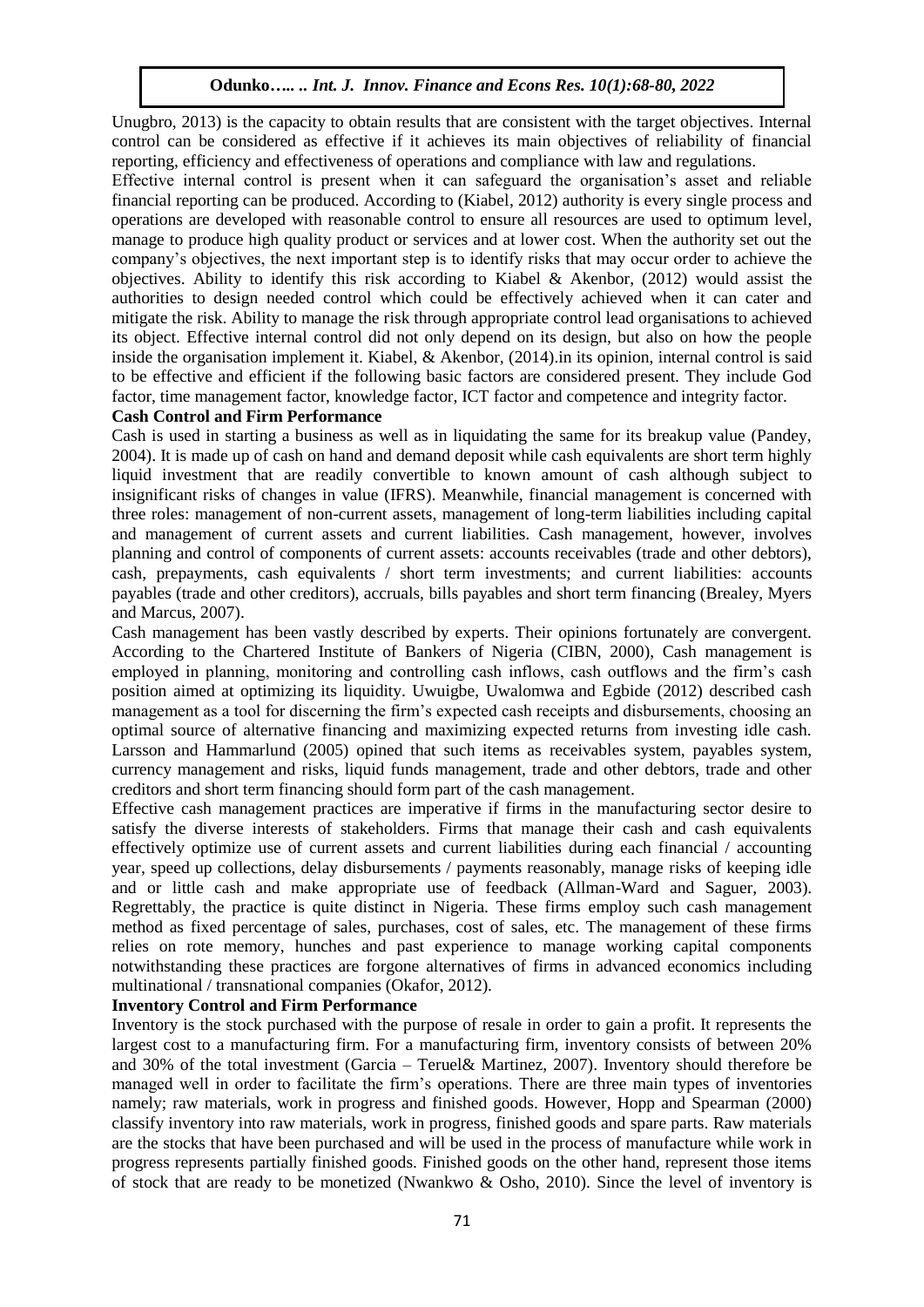large, the financial manager has to put into consideration the ordering cost, carrying cost and stock out cost of the inventory in determining the inventory level. For the purpose of this study Inventory level and inventory control systems were considered. Inventory Level In the management of inventory the firm is always faced with the problem of meeting two conflicting needs: - maintaining a large size of inventory for efficient and smooth production and sales operations and maintaining a minimum level of inventory so as to maximize profitability (Pandey, 2008). Both excessive and inadequate inventories are not desirable. The dangers of excessive inventories are that stockholding costs are too high and as a result the firm's profitability is reduced. According to Mohammad (2011) managers can create value for shareholders by means of decreasing inventory levels. However, maintaining inadequate level of inventory is also dangerous because ordering costs are too high. It may also lead to stock out costs. Saleemi (1993) asserts that there are advantages of maintaining an ideal level of inventory. This includes economies of scale to be gained through quantity and trade discounts, less risks of deterioration and obsolescence, and reduced cost of insurance among others. A study carried out by Mathuva (2010) on the influence of working capital management components on corporate profitability found that there exists a highly significant positive relationship between the period taken to convert inventories into sales and profitability. This meant that firms maintained sufficiently high inventory levels which reduced costs of possible interruptions in the production process and loss of business due to scarcity of products. Nyabwanga, Ojera, Lumumba, Odondo and Otieno(2012) found that small scale enterprises often prepare inventory budgets and reviewed their inventory levels. These results were in agreement with the findings of Kwame (2007) which established that majority of businesses review their inventory levels and prepare inventory budgets. These findings had already been stressed by Lazaridis and Tryponidis (2006) that enhancing the management of inventory enables businesses to avoid tying up excess capital in idle stock at the expense of profitable ventures. Nyabwanga et al. (2012) assert that good performance is positively related to efficiency inventory management.

### **Risk Assessment and Firm Performance**

Risk Management refers to the process of identifying loss exposures faced by an organization and selecting the most appropriate techniques for treating these particular exposures effectively (Rejda, 2003). Risk and risk management have become common features of an organization in both private and public sectors. There is a great deal of attention to risk in academic circle, in industry, in the profession and in the media (Scheytt *et. al*., 2006). Recent world events including the global financial crisis, the financial crisis facing the Euro zone, the Japanese earthquake and tsunami, the floods in Thailand and the Deepwater Horizon oil spill in the Gulf of Mexico have all reinforced as well as intensified interest in risk as well as risk management in the private and the public sectors (Scheytt *et. al*., 2006).

Neely, Gregory and Platts (2002) describe performance measurement as the process of quantifying action where measurement is the process of quantification and action correlates with performance. According to Atkinson and colleagues (1997), performance measurement should help the economic entity to understand and assess the value received from suppliers as well as employees, the value provided by stakeholders and effectiveness of processes implemented in the economic entity together with its strategic properties. Therefore, performance measurement plays the role of coordination, monitoring and diagnosis of an economic entity's activities. The perception of risk management and organization practices is growing due to two main factors. First, an increased interest in corporate governance and a focus by Boards of Directors on identifying, assessing, treating and monitoring risks as well as evaluating effectiveness of management control to manage risks. Second, a trend towards world-wide government regulation utilizing risk-based regulatory approaches that focus on tighter internal control mechanisms, such as the Sarbanes-Oxley Act of 2002, COSO and the adoption of ISO 31000 as the international risk management standard. In addition, several other factors may be identified as motivating recent levels of interest in market risk. Foremost among these is the increased variety, complexity and volume of trade in financial instruments as well as derivatives (Frain & Meegan, 1996). While most financial institutions are particularly proficient at measuring returns and constructing benchmarks to evaluate performance, it is argued that such expertise does not extend to measurement of risk (JP Morgan, 1996). However, it is a universally accepted precept of modern financial economics that efficient portfolios can yield higher returns only at the expense of higher risk. Therefore, performance analysis based solely on realized returns belies this very fundamental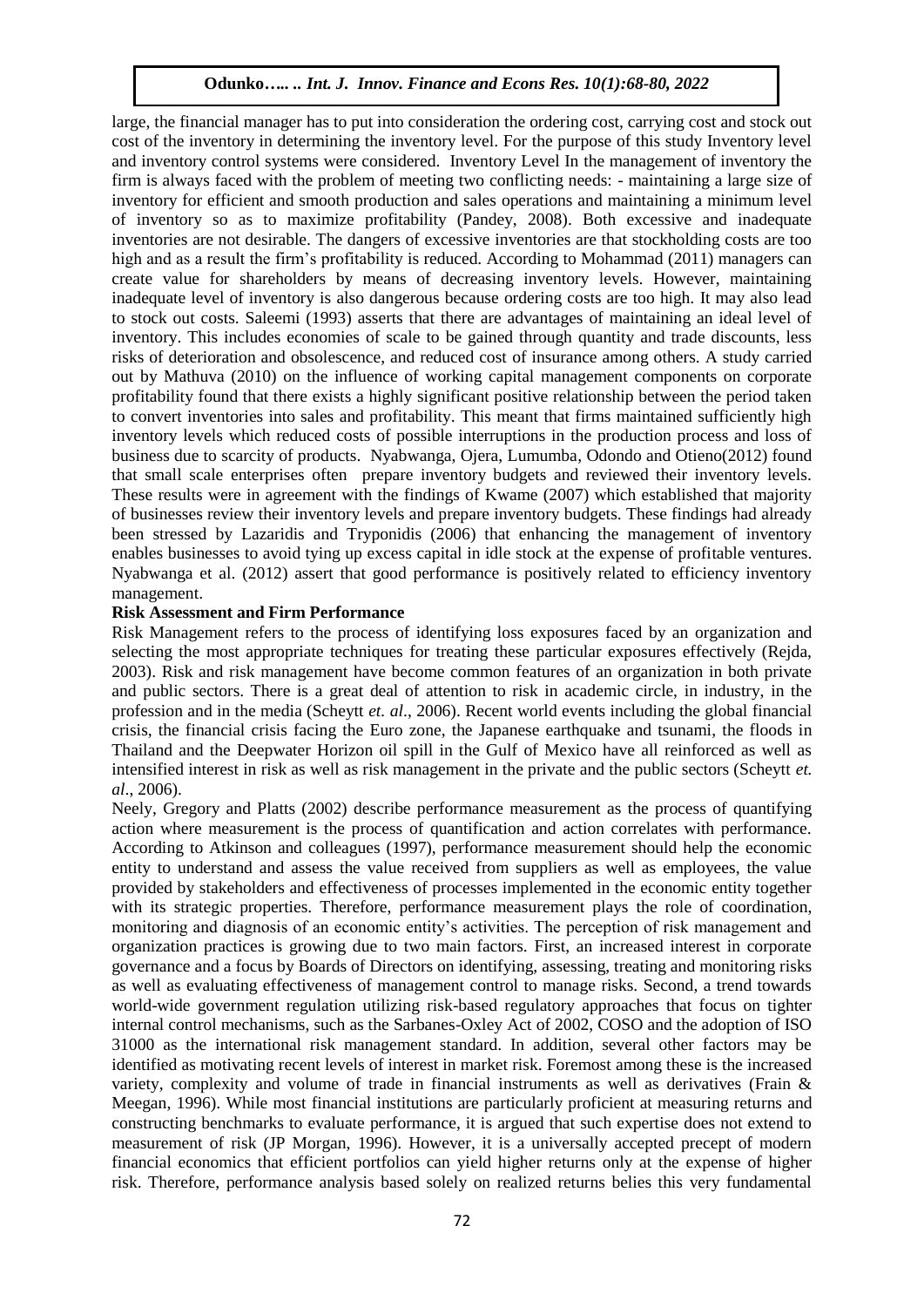economic principle and is, therefore, incomplete. This study applied Systems Theory to analyze the effect of risk management on firm's performance. Systems theory provides a more comprehensive and realistic perspective to the problem of managing risk in firms to impact on firm's value than previous frameworks that have been suggested like contingency theory.

## **Corporate Performance**

Performance is the function of the ability of an organization to gain and manage the resources in several different ways to develop competitive advantage (Chen & Wong, 2004). There are two kinds of performance, financial performance and non-financial performance. Financial performance emphasizes on variables related directly to financial report.

The performance of an entity can be evaluated in two different dimensions: The first dimension is profitability dimension. It shows the extent which the company is able to generate earnings bigger than its costs. Measures like return on assets, return on equity, return on capital employed. According to Agnes (2013) the assessment of financial performance is based on the return on investment, residual income, earnings per share, dividend yield, price/earnings ratio, growth in sales, market capitalization, etc. The second dimension is market premium, or the level of which company's market value is exceeding its book value (Walker, 2010).

Various studies have measure / proxy company performance using various standards including gross profit, net profit, return on equity and return on assets among other measures. In this study both financial and market performance measurement was used. This study used return on assets and Tobin Q as measure for performance.

Tobin's Q: this is used to measure the market value of a company. The model relates investment to the company's stock valuation, which is meant to reflect the present discounted value of expected future profits. Tobin's Q, further assumes that the maximized value of the company can be measured by its stock valuation. Under these assumptions, the stock valuation would capture all relevant information about expected future profitability, and significant coefficients on cash-flow variables after controlling for Tobin's Q could not be attributed to additional information about current expectations. However if the Tobin's Q conditions are not satisfied, or if stock valuations are influenced by 'bubbles' or any factors other than the present discounted value of expected future profits; then Tobin's Q would not capture all relevant information about the expected future performance of current investment.

Those variables were operationalized as follows:

# **Theoretical Framework**

# **Stewardship Theory**

This study adopts the stewardship theory. According to Madison (2014), stewardship theory assumes a humanistic model of man whereby the behaviour of the steward is based on serving others and hence behaves in a manner that will align with the interest of the principal. Here, structures are established to enhance harmonization of the steward's interest and that of the principal. This study adopts stewardship theory since the management (agent) is charged with the responsibility of establishing internal controls. It is believed that their actions are in the best interest of the owners and so they are given a reasonable level of autonomy to manage the institutions.

### **Empirical Review**

Eniola, Akinselure, (2016) Studied the effect of internal control on financial performance of some selected firms. The methodology of the study is based on survey research approach. The statistical data used for the study were obtained by distribution of one hundred and fifty (150) questionnaires among selected employees, in the five (5) organizations considered in this research work. These respondent were selected using non-probability sampling method, the data obtained from the questionnaire were analyzed using multiple regression statistical tools in SPSS (Statistical packages for social sciences). The result of the analysis shows that internal control has significant relationship with fraud perpetrated in the organization, and this was because the P- value obtained (i.e.0.002) using multiple regressions was greater than the benchmark value of 5% specified in SPSS for this analysis. Based on this result, the study recommends that management should develop more effective strategies that will ensure that internal control is effective and efficient, so that fraud perpetration in the organization will be significantly reduced.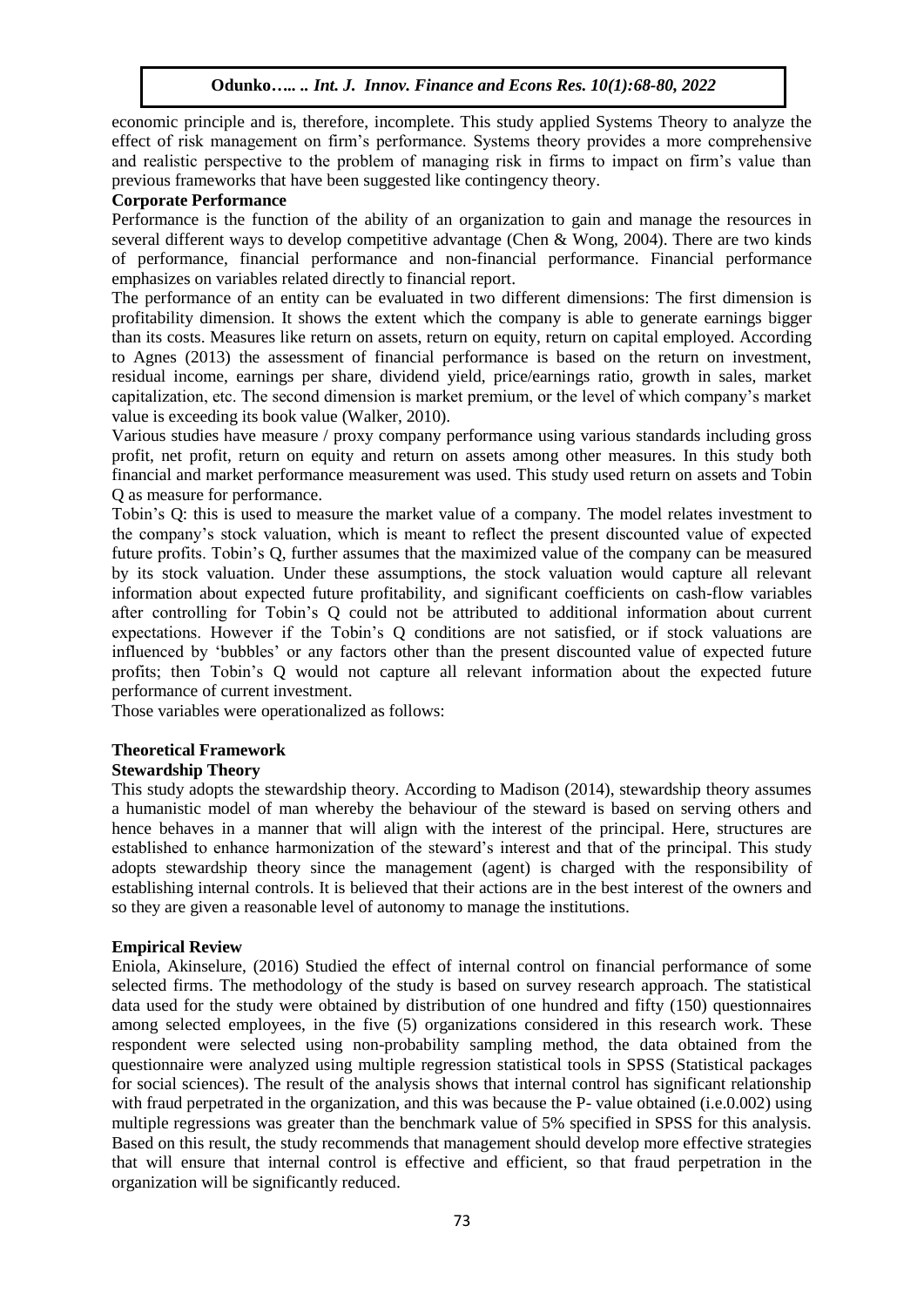Livingstone and Isaac (2017) establish the effects of internal accounting control systems on enhancing the performance of banking organization. The study was guided by agency and contingency theories. The hypothesis tested were; there is no significant relationship between internal checks and performance, there is no significant effects of test checks on performance and there is no significant effect of internal audit on performance of tier one (1) banks. The study was conducted in Kericho town by considering a sample of 141 employees of tier one banks. Data was collected by use of questionnaires and analyzed by use of descriptive statistics and multiple regression analysis the results of the study showed a value of  $R2=0.542(p=0.01)$ . The study established that there was significant relationship between internal accounting control system and performance of tier (1) one banks. The study recommends that the management of tier (1) one banks should strengthen their internal accounting control systems, that is, internal checks, internal audit and test checks since it significantly affected their performance. The study concluded that effective internal check in the bank result to increase in performances of tier (1) one bank and therefore, the banks should ensure they have strong and effective internal check procedures in monitoring their operations it also concluded that strong internal audit results to increase in performance of tier (1) one banks

John, Roselyn, Mouni, and George, (2015) sought to determine the effect of internal control systems on financial performance of companies quoted in the Nairobi Securities Exchange (NSE). To achieve the objective of this study, the research specifically looked at the following objectives, control environment, internal audit, risk management, internal control activities and role of corporate governance controls on the financial performance of quoted companies in Kenya. The study adopted survey research design. The population chosen for this study was all 62 companies quoted in NSE. The study used a sample of 38 companies from a target population of 62 companies quoted in NSE. The sample was drawn using stratified random sampling technique. The study relied on both primary and secondary data. Primary data was collected using structured questionnaires while the Secondary data was extracted from audited annual reports, publications and document analysis. Data analysis used both descriptive and inferential statistics. Frequency tables were prepared, averages determined and tests of hypothesis like ANOVA, chi-square, correlation analysis were done. The data was analyzed using statistical package for social scientists (SPSS) computer software version 21.0. The results and findings concluded that there was significant association between internal control environment and financial performance recommends that internal control environment should be enhanced to further improve the financial performance of companies quoted in Nairobi Securities Exchange

Oyeka, Nnado, and Iroegbu (2017) examined the relationship between cash (including liquid substitutes) and profitability of listed firms in the manufacturing sector of the Nigerian Stock Exchange. Ex-post-facto research approach via quantitative panel methodology was employed to evaluate the effect of the cash and cash equivalents on the dependent variable. Data were collated from the audited annual reports of thirty-six (36) manufacturing firms listed on the Nigerian Stock Exchange for the fifteen year period: 2003-2017. Diagnostic tests were carried out on the collated data using Levin-Lin-Chu panel unit-root test which confirmed their stationarity and Westerlund Panel Cointegration Tests that depicted the variables were not cointegrated in the long run. Further, Hausman test confirmed the consistency and suitability of the Fixed Effects (FE) multiple regression model. Hypothetical statements tested portrayed the existence of a significant positive influence of cash and cash equivalents on return on assets of the sampled firms. These results imply that optimizing firms' profits necessitate striking the best liquidity-profitability trade-offs, otherwise firms keeping insufficient liquid assets may be forced to borrow from external sources at exorbitant costs or become illiquid. The study concurred that Nigerian manufacturing firms' profitability is significantly influenced by the adequacy of cash holdings

Uremadu and Efobi (2009) investigated empirically the relationships between capital structure, liquidity and the dependent variable: corporate profitability in Nigeria. The study adopted pooled ordinary least square regression technique on a sample of 10 firms for the five year period (2002 – 2006). The technique made use of log – linear least squares for analysis of collated data. The study showed negative but statistically significant relationships between ratios of long term debt to total liability, short – term debt to total liability, equity capital to total liability and profitability. It also showed a positive and statistically significant relationship between the domestic liquidity rate and profitability, ratio of long – term debt to equity capital, total value of short term debt and profitability.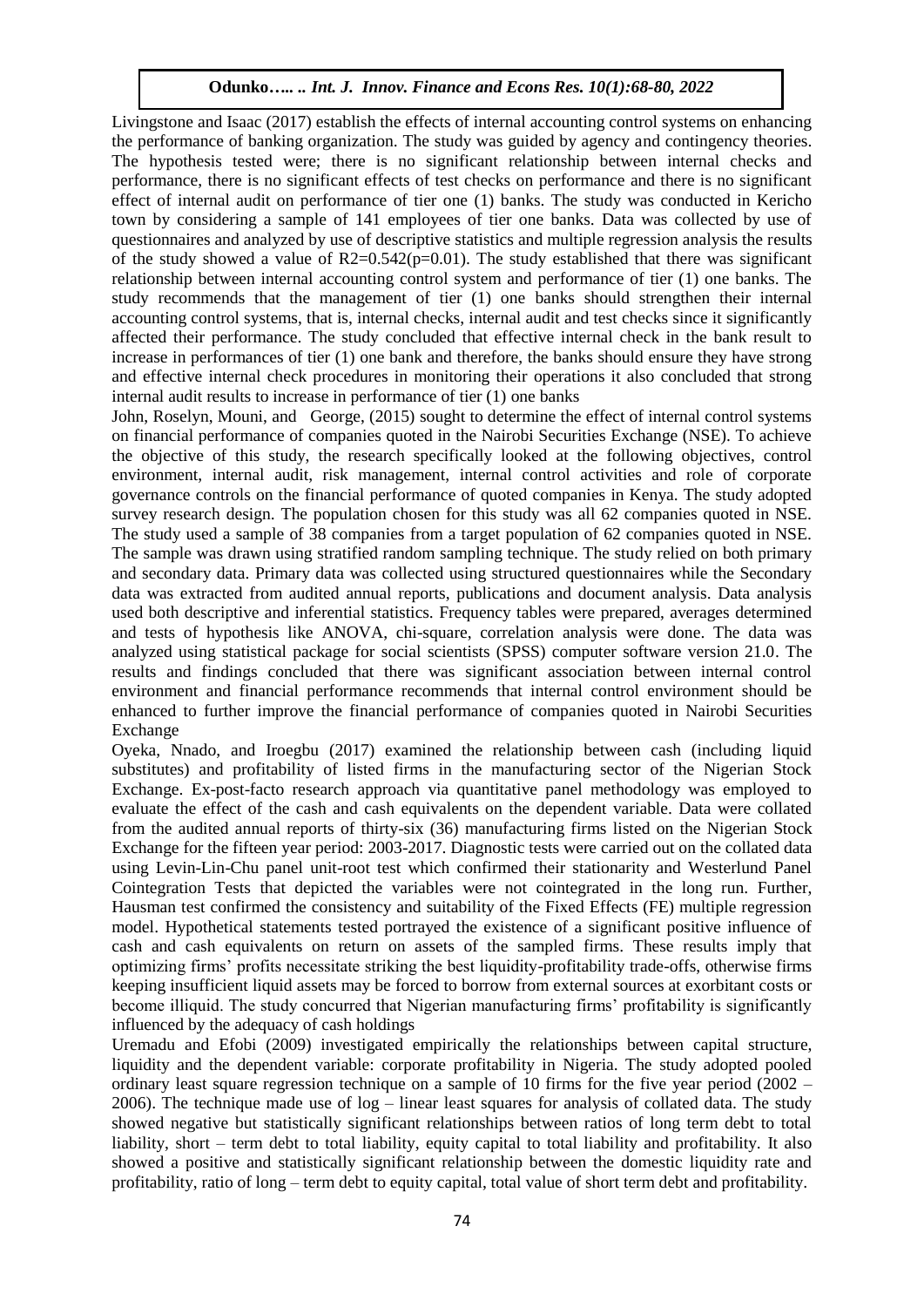Nyabwanga, Otieno, & Nyakundi (2013) in their study of the relationship between liquidity, solvency and financial health of small and medium – sized enterprises (SMEs) in Kisii Municipality, Kenya identified unsound financial management, inadequate working capital, slow conversion of receivables and inventory into cash and cash equivalents, increasing trade debts and low turnover as causes of low or average performance of these firms. The study adopted ratio analyses method in analyzing secondary data collated from the audited annual accounts and the accompanying schedules of three SMEs. The study spanned for three years (2009 – 2011). Further analyses included measures of central tendencies and dispersion such as the arithmetic means, standard deviation, co-efficient of variation, and the Altman's Z – score model. Independent variables used are made up of current ratio, quick ratio and debts to total assets ratio while the dependent variables are return on asset (ROA), gross operating profit (GOP) and net operating profit (NOP). The study concurred that the current and quick ratios of the sampled firms are below industrial average of 2:1 and 1:1 respectively. Therefore, the SMEs are not capable of honoring debt obligations as they fall due. These SMEs employ aggressive financial policy and risks of insolvent are quite high for two out of the three firms.

Bolek and Wolski (2012) carried out a study on the impact of liquidity and profitability on the market value of firms using companies listed on the Warsaw Stock Exchange. The study investigated the relationships between cash, account receivables, inventories, account payables and profitability using ratios. The study claimed that dynamic management in firms entails ascertaining profitability using economic value added (EVA) and liquidity proxied by CCC. The study covered a ten year period (2000 – 2009) and purposefully selected a sample of 69 firms resulting in 690 observations. Collated data are analyzed using Pearson Product Moment Correlation and evaluation done using students t – test. It is observed that profitability is much more vital to Polish firms than liquidity in firm valuation. Further, investors prefer firms that maintain high level of cash in the Polish market in that the lower the CCC, the greater the market value of the firm and EVA.

Kroes and Manikas (2014) examined the relationships between quarterly and annual changes in cash flow positions and financial performance of publicly traded manufacturing firms in the COMPUSTAT database. The study covered a three year period consisting of 8 quarterly observations only. The study used Generalized Estimating Equation procedures in estimating the models analyzed using SPSS 19. Data on 1,233 manufacturing firms are analyzed longitudinally. It was discovered that there is no significant relationship between CCC and firm performance. However, changes in operating cash cycle (OCC), which is CCC minus account payable period, exhibited strong relationship with firm performance proxied by Tobin's q. In other words, reasonable reductions in inventory and accounts receivable periods have strong influence on firm performance. Moreover, univariate analysis suggests that reductions on accounts receivable period enhance profitability of firms.

Almeida, Campello, Cunha and Weisbach (2013) studied frame works of corporate liquidity management. They postulated that problems of managing liquidity in firms can be solved if a convergent framework from series of frameworks since Keynes (1936) evolves. In other words, precautionary demand for money / liquidity is the trigger for the variations in the level of liquidity of firms. Their model centered on the impact of liquidity on real policies of companies. They noted that the relevance of liquid derivatives has been accentuated by the global financial crises (GFC) of 2008 – 2009. Cash, being the real liquid resource, is most sought by firms in that it is the surest way of meeting up future investment needs.

Abioro (2013) studied the relationship between cash management and the performance of manufacturing firms in Nigeria. The study employed descriptive survey techniques in investigating only Cadbury Nigeria Plc. Both secondary and primary sources are used in collecting data. The study population consists of the entire staff of the case study. The study used judgmental sampling method to select 100 personnel. 45 structured questionnaires proved to be the only ones effective for collation and analyses. The study covered a 10 year period  $(2002 - 2011)$ . It depicted that effective cash management depends on the firm's choice for short – term finances and investment choice of collection and disbursement techniques, cash forecasting strategy and investment culture as regards idle cash. Moreover, the study averred that a statistically significant relationship exists between the key variables: cash management and firm performances when subjected to Pearson's correlations.

Manyo and Ogakwu (2013) researched the influence of liquidity on return on assets (ROA) of 46 quoted firms listed on the Nigerian Stock Exchange for the period 2000 to 2009. Employing ex post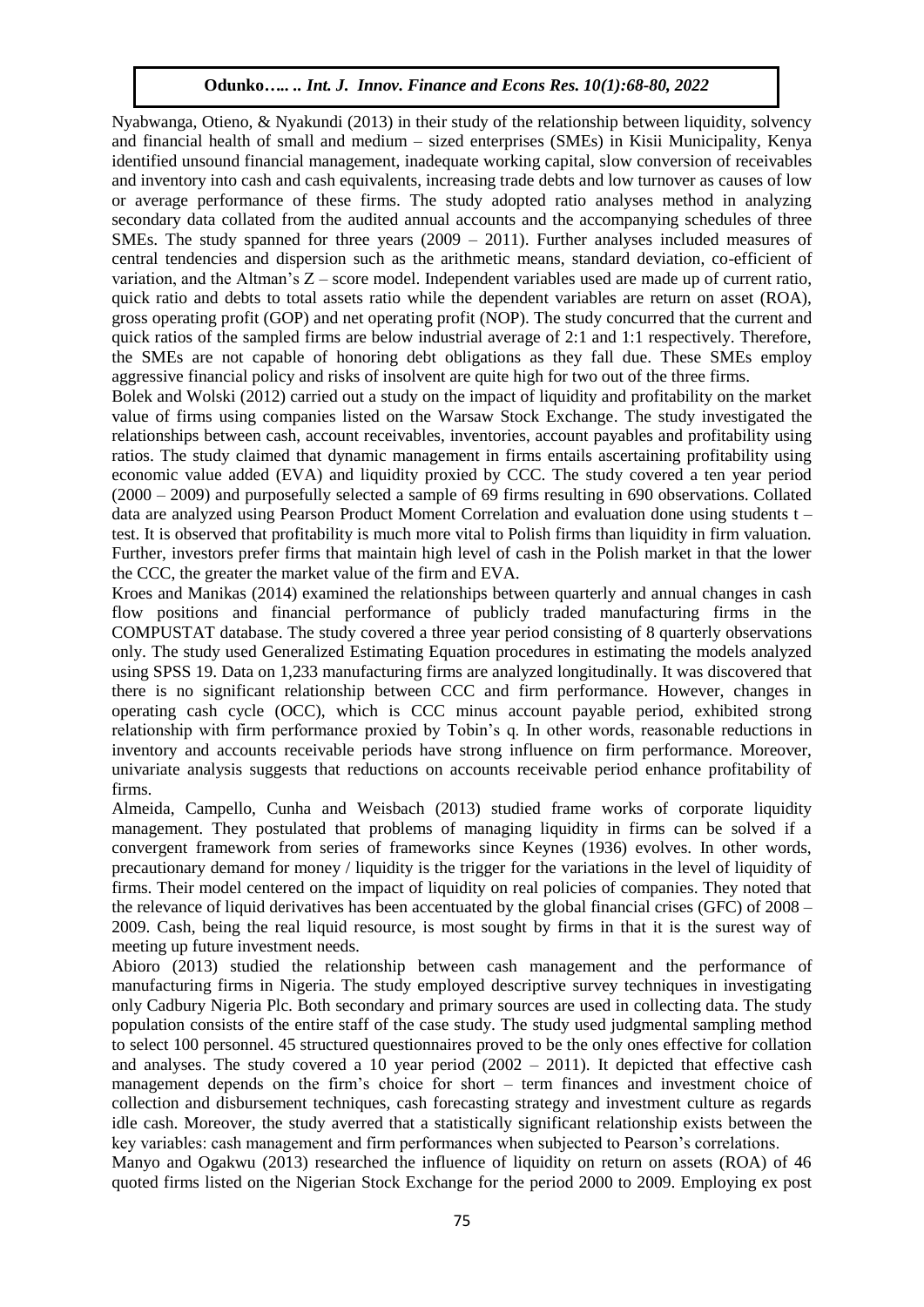facto approach, they regressed liquidity, the independent variable against ROA and proved the existence of a significant positive relationship between these two key variables. Marginally, liquidity increases ROA by 2.8%. Moreover, there exist a significant positive / direct relationship between one of the control variables growth and ROA. Size of firm has no significant effect on the dependent variable.

Owolabi and Obida (2012) examined the relationship between liquidity management and profitability of 12 manufacturing firms listed on NSE for a five year period 2005 to 2009. Relevant information is extracted from the annual reports of the sampled firms. Using descriptive statistics including measures of dispersion and central tendencies and accounting ratios, the study depicted strong relationships between the independent variables: Credit policies, cash flow management and cash conversion cycle and the dependent variable: corporate profitability. Specifically, they found that nine out of the twelve firms depicted a significant positive level of liquidity management and by extension, a direct relationship between the liquidity management and profitability. The study used credit policies, cash flow management and CCC as proxies for liquidity.

Egbide, Uwuigbe and Uwalomwa (2013) studied the impact of liquidity management on profitability of manufacturing companies using a sample of 30 firms listed on the Nigerian Stock Exchange (NSE). The study employed the purposive sampling technique in collating data / information from the annual financial reports of the sampled firms for the 5 year period: 2006 to 2010. Methodology used relied heavily on the approach adopted in previous studies including Eljelly (2007). Results from partial correlation and regression analyses which are aligned revealed that liquidity management has no statistically significant relationship with profitability of manufacturing firms in Nigeria. The latest local studies explored were done in 2013

# **METHODOLOGY**

# **Research Design**

The study adopted the *Ex post facto* because the data that will be sourced from financial publications such as the Nigeria Stock Exchange (NSE) Fact Book and Daily Official List for the study. The variables which the researcher intends to use include; Firm performance (FPM) which is the dependent variable and cash control (CC), risk assessment (RA) and inventory control are the independent variables. The data was sourced from annual report covering the period of six years between 2014 and 2019. The study relied on data from such official sources for accuracy and standardization.

# **Model Specifications**

The equations and variables used for the study given below are adaptation and modifications from the work of Safdar, Hazoor, Toheed and Ammara (2013) studied the effect of internal control on firm performance. This study then tested this model in Nigeria.

**The model is stated thus:**  $ROA = f (CC, RA)$ **Where,**  $ROA = Return on Asset$ 

Cash Control  $RA = Risk Assessment$ **The model was adopted and modified by the inclusion of Net Asset per Share**  $ROA = f (CC, RA, IC)$ **The Econometric Equation Form of the Model is:**  $ROA = \beta_0 + \beta_1 CC + \beta_2 RA + \beta_3 IC + \mu - \cdots - \cdots - \cdots -1$ **Where,**  $ROA = Return on Asset$ CC= Cash Control  $RA = Risk Assessment$ IC= Inventory Control

 $β_0$  and μ are the constant and error term respectively while  $β_1$  and  $β_3$  are the coefficient of dividend policy on shareholders wealth in Nigeria.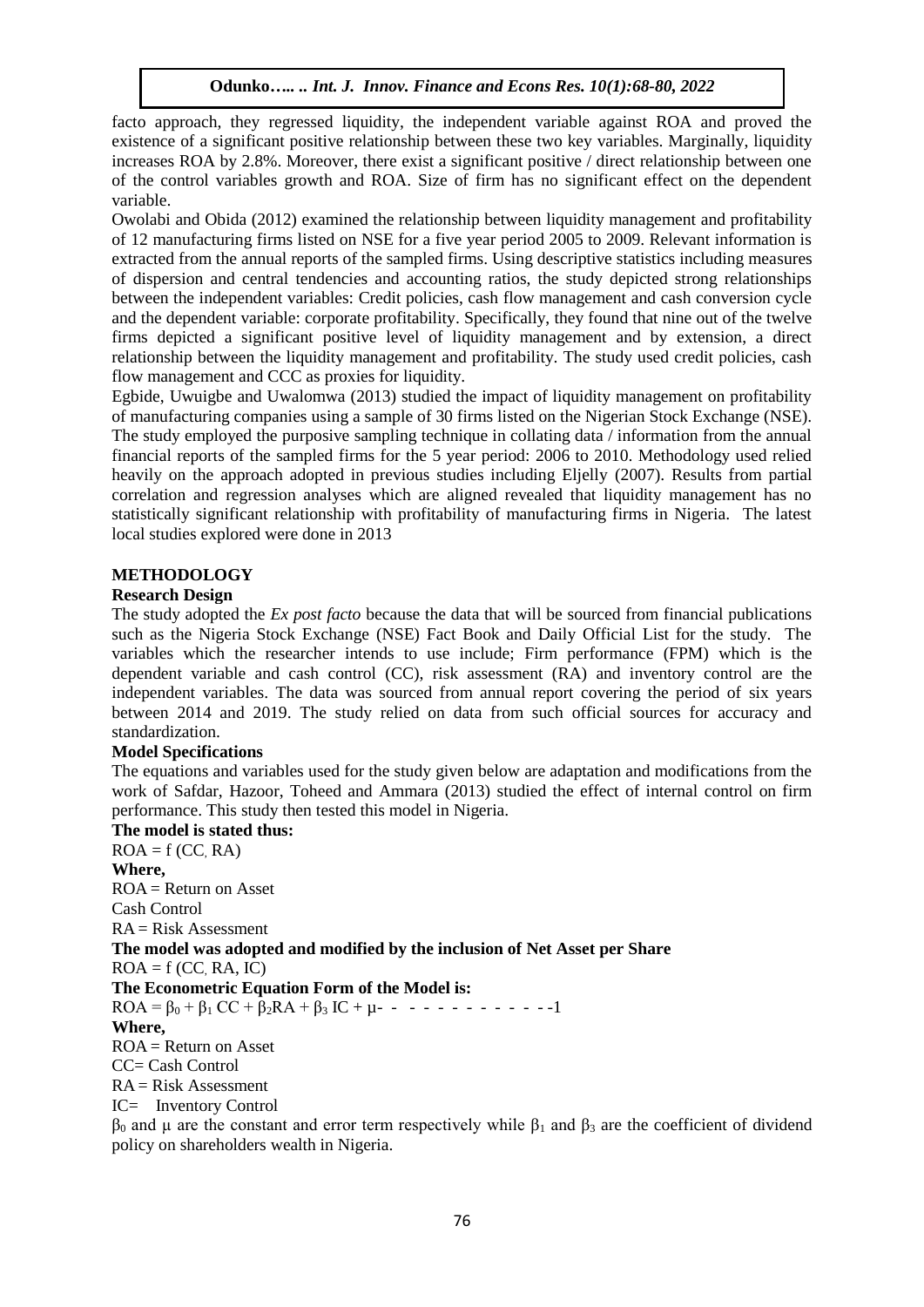## **3.6 Method of Analyses**

To analyze the data, the study will use statistical tools involving the Descriptive Statistics, correlation analysis and the Ordinary Least Square Regressions (OLS) for predicting the effect of internal control on firm performance: evidence from selected firms in Nigeria. The significance of various explanatory variables will be tested by computing t-values. To determine the proportion of explained variation in the dependent variable, the coefficient of determination  $R<sup>2</sup>$  will be worked out. The significance of R2 has will also be tested with the help of F-Value.

# **Data Analysis**

# **Descriptive Statistics**

The descriptive statistics result shows the mean (average) for each of the variables, their maximum values, minimum values, standard deviation and the Jarque-Bera (JB) statistics (normality test). Table 4.1 below, provides the summary of the descriptive statistics of the selected firms.

|                 | ROA      | CC       | RA       | IC       |
|-----------------|----------|----------|----------|----------|
| Mean            | 0.586085 | 0.333737 | 0.463986 | 32.61932 |
| Median          | 0.610000 | 0.360000 | 0.440000 | 32.06000 |
| Maximum         | 1.190000 | 1.200000 | 0.760000 | 58.83000 |
| Minimum         | 0.400000 | 0.010000 | 0.230000 | 19.01000 |
| Std. Dev.       | 0.279916 | 0.195375 | 0.104344 | 8.801715 |
| <b>Skewness</b> | 0.673540 | 0.936864 | 1.037788 | 0.749291 |
| Kurtosis        | 3.476098 | 5.109342 | 4.069279 | 3.195801 |
|                 |          |          |          |          |
| Jarque-Bera     | 23.90015 | 93.20049 | 63.82646 | 26.74281 |
| Probability     | 0.000006 | 0.000000 | 0.000000 | 0.000002 |
|                 |          |          |          |          |
| Sum             | 164.6900 | 93.78000 | 130.3800 | 9166.030 |
| Sum Sq. Dev.    | 21.93889 | 10.68798 | 3.048536 | 21691.65 |
|                 |          |          |          |          |

# **Table 1 Descriptive Statistics**

Observations 30 30 30 30 Source: Descriptive Statistics Result Using e-view 8

The descriptive statistics result shows a mean value of 0.59 for return on assets. The mean value shows that measuring performance using return on assets. The result shows that on the average the selected firms used in the study has positive performance on the average within the period under study. The difference between the mean, maximum and minimum shows that some of company's incurred losses within the period.

Cash control which shows the extent the manager uses and control resources at their disposal in achieving the firm's goals and objectives. The result shows a mean value of 0.33, maximum value of 1.20 and minimum value of 0.01. This shows that only some of the management is effective in the utilization of the firm's resources effective.

The result shows that the average of risk assessment is 0.463986, maximum value of 0.760000 and minimum value of 0.230000.

The Jarque Bera and its probability which test the level of normality of the data shows that return on asset, cash control, risk assessment and inventory control are normally distributed at one percent significant level.

### **Correlation analysis**

In examining the relationship among the variables, the study employed the Pearson correlation analysis; the results are presented in table 4.2

|     | <br>ROA  | cc       | RA       | IC       |
|-----|----------|----------|----------|----------|
|     |          |          |          |          |
| ROA | 1.000000 | 0.211078 | 0.282136 | 0.097123 |
| cc  | 0.211078 | 1.000000 | 0.097123 | 0.282136 |
| RA  | 0.282136 | 0.145651 | 1.000000 | 0.211078 |
| IC  | 0.097123 | 0 100016 | 0.310316 | 1.000000 |

# **Table 2 Correlation Analysis**

**Source: E-view 8** 

The findings from the correlation analysis table, shows that return on asset have a positive relationship with cash control, risk assessment and inventory control. The positive relationship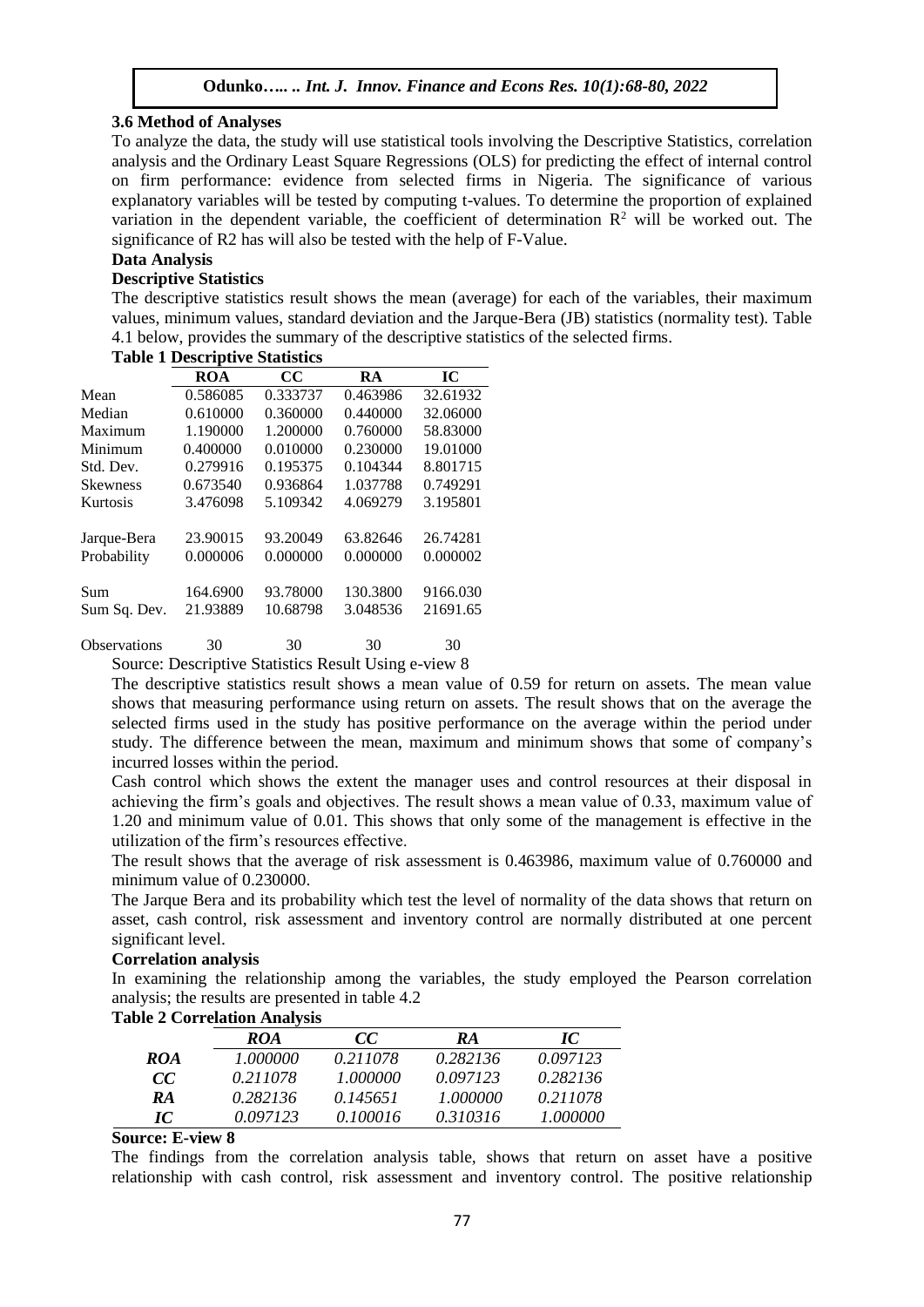between return on asset and cash control, risk assessment and inventory control indicates that the more the cash control the higher the return on asset. Again an increase in the level of risk assessments will improve the firm performance. the result of the correlation analysis indicate the existence of positive relationship between return on asset and inventory control, the implication is that an increase in the level of inventory control will enhance the firm performance of the selected companies

In checking for multi-co linearity the study noticed that no two explanatory variables were perfectly correlated. This indicates the absence of multi-co linearity problem in the model used for the analysis and also justifies the use of the ordinary least square.

#### **The Ordinary Least Square Regression**

In this section, we provide the benchmark test of the significance of the independent variables in explaining the effect internal control on firm performance in Nigeria

Dependent Variable: ROA

Method: Least Squares Date: 02/10/21 Time: 15:27 Sample: 2014 2019 Included observations: 30

| Variable           | Coefficient | Std. Error            | t-Statistic | Prob.    |
|--------------------|-------------|-----------------------|-------------|----------|
| C                  | 0.667553    | 0.824890              | 10.809263   | 0.0260   |
| CC.                | 0.164745    | 1.010577              | 2.163021    | 0.0058   |
| RA                 | $-0.518247$ | 0.672745              | 1.770347    | 0.2183   |
| IC.                | 0.068816    | 0.039042              | 2.762604    | 0.0302   |
| R-squared          | 0.712561    | Mean dependent var    |             | 4.676947 |
| Adjusted R-squared | 0.655073    | S.D. dependent var    |             | 7.153306 |
| S.E. of regression | 6.953540    | Akaike info criterion |             | 6.888364 |
| Sum squared resid  | 1208.793    | Schwarz criterion     |             | 7.165910 |
| Log likelihood     | $-100.7696$ | Hannan-Ouinn criter.  |             | 6.978837 |
| F-statistic        | 19.349696   | Durbin-Watson stat    |             | 2.971283 |
| Prob(F-statistic)  | 0.006525    |                       |             |          |

#### **Source: Eviews 9.0**

The results from coefficient (0.667553) and the probability value (p. =  $0.0260 < 0.05$ ) showed that return on asset (ROA) which is the dependent variable (Y) is positive: This means that if all the independent, (explanatory) variables (X) are held constant, return on asset (ROA) as a dependent variable (Y) will grow by (0.667553) units in annual-wide basis.

**Cash Control**: The results from coefficient (0.164745) and the probability value (p.  $= 0.0058 < 0.05$ ) showed that cash control had positive and significant effect on return on asset (ROA). This means that the null hypothesis is rejected while the alternate hypothesis: Cash control has positive and significant effect on firm performance in Nigeria, is accepted

**Risk Assessment**: The results from coefficient (0.518247) and the probability value (p. = 0.0183<0.05) showed that risk assessment has positive and significant effect on return on asset (ROA). This means that the alternate hypothesis two: Risk assessment has positive and significant effect on firm performance in Nigeria, is accepted.

**Inventory Control:** The results from coefficient (0.068816) and the probability value (P. = 0.0302< 0.05) showed that inventory control has positive and significant effect on return on asset (ROA). This means that the alternate hypothesis three: Internal control has no positive and significant effects firm performance in Nigeria, is accepted.

The coefficient of determination  $(R^2) = 0.712561$  showed that about 71% of changes in the on the firm performance in Nigeria is accounted for by the level of internal control in Nigeria. This implies that internal control variables is one major contributor on firm performance in Nigeria

The F-statistics (19.349696;  $p. < 0.05$ ) indicated that all the variables of the model (internal control variables) have significant effect on firms performance in Nigeria. The Durbin Watson statistics (2.971283) showed that there was no autocorrelation in the model employed.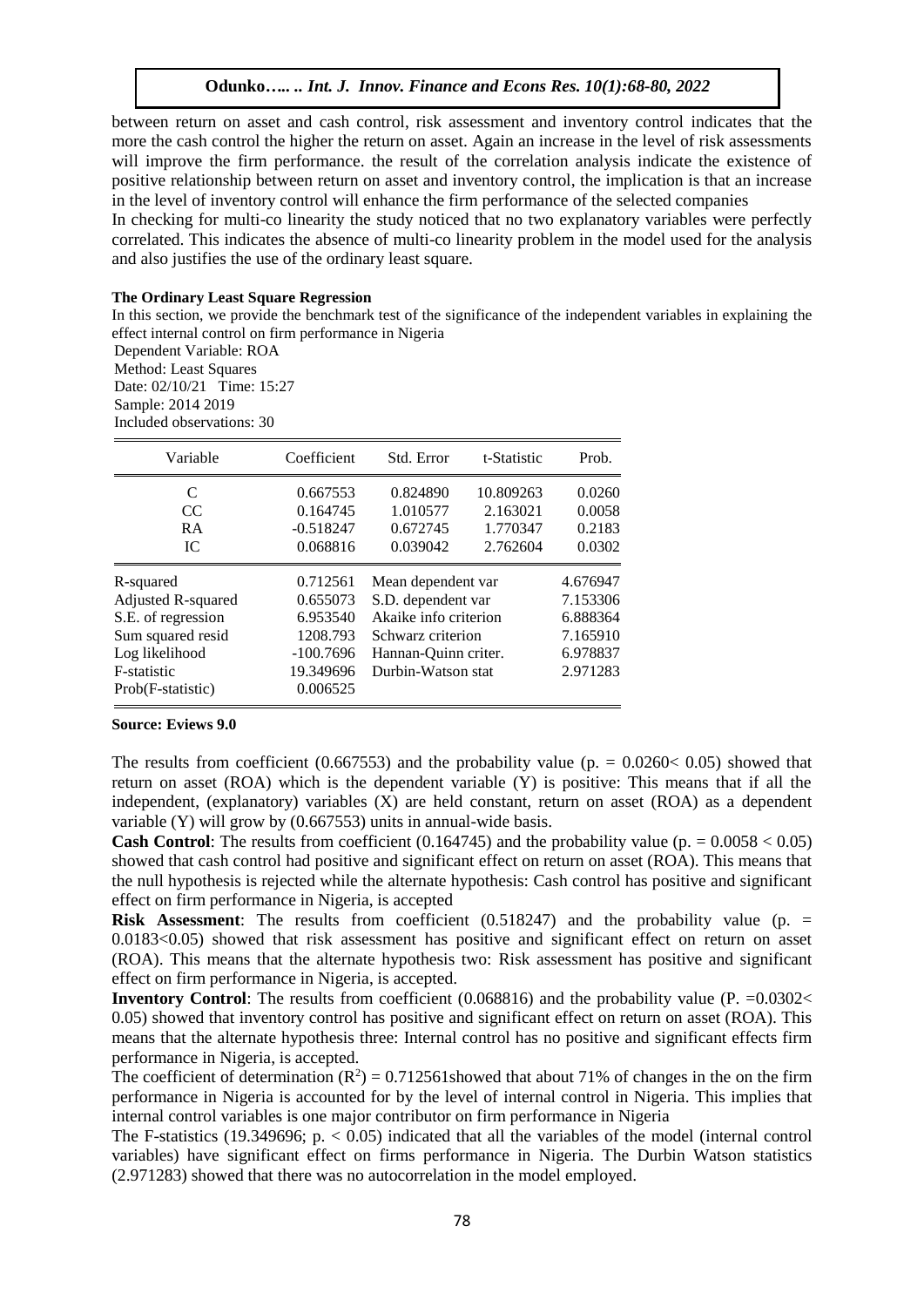# **Test of Hypotheses**

To test the hypotheses, the statistical significance of the individual parameters is used to test the hypotheses.

# **Hypothesis One**

Ho1: Efficient cash control has no positive and significant effect on firm performance in Nigeria Hi: Efficient cash control has positive and significant effect on firm performance in Nigeria.

Since the probability value is less than  $5\%$  (0.0058 < 0.05), the null hypothesis is rejected while the alternative hypothesis is accepted implying that: Efficient cash control has positive and significant effect on firm performance in Nigeria

# **Hypothesis Two**

Ho<sub>2</sub>: Risk assessment has no positive and significant effect on firm performance in Nigeria

Hi: Risk assessment has positive and significant effect on firm performance in Nigeria

Since the probability value is less than 5% (p.  $= 0.0183 \le 0.05$ ), the null hypothesis is rejected while the alternative hypothesis is accepted implying that risk assessment has positive and significant effect on firm performance in Nigeria

## **Hypothesis Three**

Ho3. Internal control has no positive and significant effects firm performance in Nigeria

Hi. Internal control has positive and significant effects firm performance in Nigeria

Since the probability value is less than  $5\%$  (0.0302 < 0.05), the null hypothesis is rejected while the alternative hypothesis is accepted, implying that Internal control has no positive and significant effects firm performance in Nigeria

# **CONCLUSION**

The regression result indicates that cash control, risk assessment and internal control has positive and significant effects firm performance in Nigeria. The study thus concludes that internal control has positive effect on firm performance in Nigeria

## **RECOMMENDATIONS**

In line with the objectives and findings, we recommend that cash control has positive and significant effect on firm performance in Nigeria. The study recommends that management of quoted firms in Nigeria should formulate policy that will be geared toward enhancing cash control

Our finding showed that risk assessment has positive and significant effect on firm performance in Nigeria. Thus increasing firm risk assessment will significantly affect firm performance in Nigeria. The study recommends that management of quoted firms in their drive to enhance firm performance; management should increase and improve risk assessment.

The finding shows that internal control has positive and significant effects firm performance in Nigeria. The study thus recommends that management of quoted firm should improve in internal control

# **REFERENCES**

- Aguolu, O. (2009). Designing an Effective Internal Audit Group. *Association of Accountancy Bodies in West Africa,* 1(4), 60-76.
- Ahmad, N., Othman, R. & Jusoff, K. (2009). The Effectiveness of Internal Audit in Malaysian Public Sector. *Journal of Modern Accounting and Auditing,* 5(9), 784-790.
- Aikins, S. K. (2011). An examination of Government Internal Audits' Role in Improving Financial Performance. *Public Finance and Management*, 11(4), 306-337.
- Aldridge, R. & Colbert, J. (1994). Management's Report on Internal Control, and the Accountant's Response. *Managerial Auditing Journal*, 9(7), 21-28.
- Al-Twaijry, A. A.M., Brierley, J. A. & Gwilliam, D. R. (2003). The Development of Internal Audit in Saudi Arabia: An Institutional Theory perspective. *Critical Perspective on Accounting,* 14, 507-531.
- Al-Twaijry, A. A. M., Brierley, J. A. & Gwilliam, D. R. (2004). An Examination of the Relationship between Internal and External Audit in the Saudi Arabian Corporate Sector. *Managerial Auditing Journal,* 19(7), 929 –944.